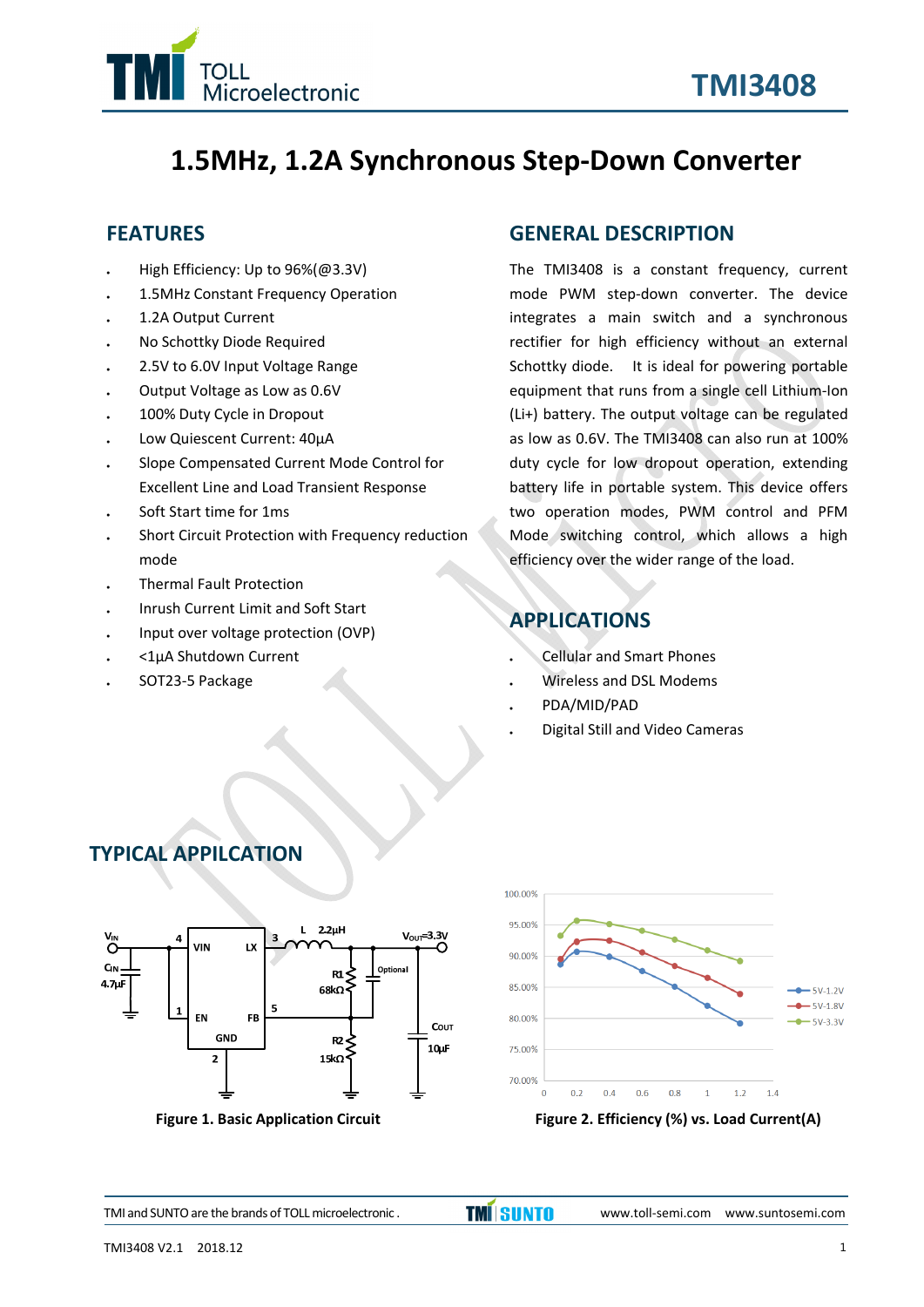

# **ABSOLUTE MAXIMUM RATINGS (Note 1)**

| <b>Parameter</b>                  | <b>Value</b>      | Unit       |
|-----------------------------------|-------------------|------------|
| Input Supply Voltages             | $-0.3^{\circ}6.5$ | v          |
| LX Voltages                       | $-0.3^{\circ}6.5$ | V          |
| EN, FB Voltage                    | $-0.3^{\circ}6.5$ | V          |
| Storage Temperature Range         | $-65^{\sim}150$   | °C         |
| Junction Temperature (Note 2)     | $-40^{\sim}160$   | °C         |
| Power Dissipation                 | 600               | mW         |
| Lead Temperature Soldering, 10Sec | 260               | $^{\circ}$ |

#### **PIN CONFIGURATION**



#### **Top Mark: T25AXXX (T25A: Device Code, XXX: Inside Code)**

| <b>Part Number</b> | Package | Top mark | <b>Quantity/Reel</b> |
|--------------------|---------|----------|----------------------|
| TMI3408            | SOT23-5 | T25AXXX  | 3000                 |

TMI3408 devices are Pb‐free and RoHS compliant.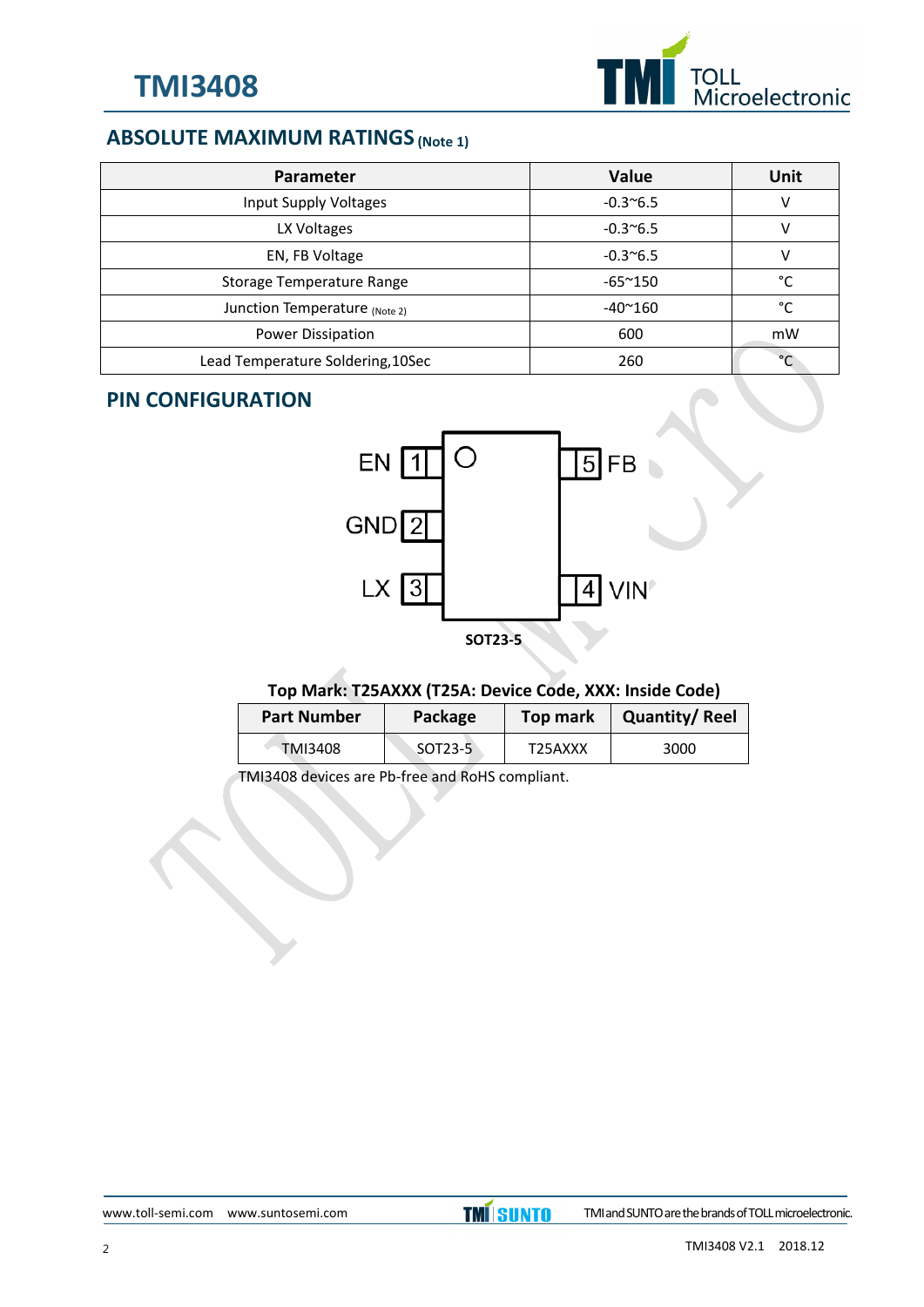



# **PIN FUNCTIONS**

| Pin | <b>Name</b> | <b>Function</b>                                                                     |  |  |
|-----|-------------|-------------------------------------------------------------------------------------|--|--|
| 1   | EN          | Drive EN below 0.3V to<br>Chip Enable Pin. Drive EN above 1.5V to turn on the part. |  |  |
|     |             | turn it off. Do not leave EN floating.                                              |  |  |
| 2   | <b>GND</b>  | Ground Pin                                                                          |  |  |
| 3   | LX.         | Power Switch Output. It is the switch node connection to Inductor.                  |  |  |
|     |             | Power Supply Input. Must be closely decoupled to GND with a 4.7 $\mu$ F or greater  |  |  |
| 4   | <b>VIN</b>  | ceramic capacitor.                                                                  |  |  |
| 5   | FB.         | Output Voltage Feedback Pin.                                                        |  |  |

#### **ESD RATING**

| <b>Items</b> | <b>Description</b><br>Value   |       | Unit |
|--------------|-------------------------------|-------|------|
| <b>V</b> ESD | Human Body Model for all pins | ±2000 |      |

**JEDEC specification JS‐001**

# **RECOMMENDED OPERATING CONDITIONS**

| <b>Items</b>  | <b>Description</b>                          | Min   | <b>Max</b> | Unit   |
|---------------|---------------------------------------------|-------|------------|--------|
| Voltage Range |                                             | د.∠   |            |        |
|               | <b>Operating Junction Temperature Range</b> | $-40$ | 125        | $\sim$ |

TMI and SUNTO are the brands of TOLL microelectronic .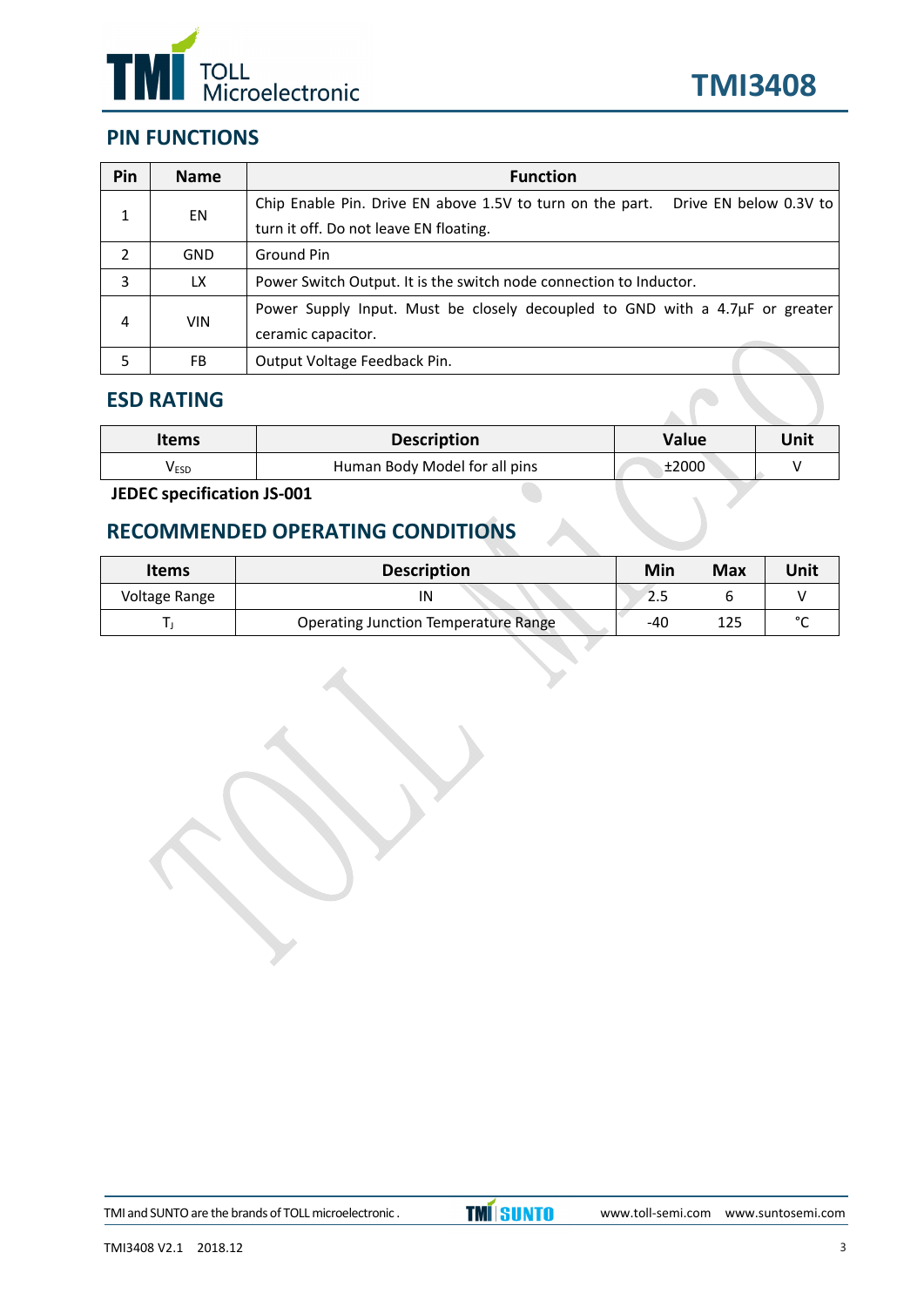

# **ELECTRICAL CHARACTERISTICS**

#### $(V_{IN} = V_{EN} = 3.6V, V_{OUT} = 1.8V, T_A = 25°C$ , unless otherwise noted.)

| Parameter                            | <b>Test Conditions</b>                                   | Min   | <b>Typ</b>   | <b>Max</b> | Unit              |
|--------------------------------------|----------------------------------------------------------|-------|--------------|------------|-------------------|
| Input Voltage Range                  |                                                          | 2.5   |              | 6.0        | V                 |
| OVP Threshold                        |                                                          |       | 6.2          | 6.5        | $\vee$            |
| UVLO Threshold                       |                                                          |       | 2.3          |            | $\sf V$           |
| Quiescent Current                    | $V_{EN} = 2.0 V, IOUT = 0,$<br>$V_{FB} = V_{REF} * 105%$ |       | 40           | 65         | μA                |
| Shutdown Current                     | $V_{EN} = 0V$                                            |       | 0.1          | 10         | μA                |
|                                      | $T_A = 25^{\circ}C$                                      | 0.588 | 0.600        | 0.612      | V                 |
| Regulated Feedback Voltage           | $T_A = 0$ °C $\leq T_A \leq 85$ °C                       | 0.586 | 0.600        | 0.613      | $\vee$            |
|                                      | $T_A = -40^{\circ}C \leq T_A \leq 85^{\circ}C$           | 0.585 | 0.600        | 0.615      | V                 |
| Reference Voltage Line Regulation    | $V_{IN}$ = 2.5V to 6.0V                                  |       | 0.04         | 0.40       | $\frac{9}{V}$     |
| Output Voltage Line Regulation       | $V_{IN}$ = 2.5V to 6.0V                                  |       | 0.04         | 0.4        | $\%$              |
| Output Voltage Load Regulation       |                                                          |       | 0.5          |            | %                 |
|                                      | $V_{\text{OUT}} = 100\%$                                 |       | 1.5          |            | MHz               |
| Oscillation Frequency                | $V_{\text{OUT}} = 0V$                                    |       | 300          |            | kHz               |
| Soft-start time                      |                                                          |       | $\mathbf{1}$ |            | ms                |
| On Resistance of PMOS                | $I_{LX} = 100mA$                                         |       | 0.25         | 0.30       | Ω                 |
| On Resistance of NMOS                | $ILX=-100mA$                                             |       | 0.10         | 0.15       | Ω                 |
| Peak Current Limit                   | V <sub>IN</sub> =5V, V <sub>OUT</sub> =1.2V, L=4.7µH/2A  | 1.5   |              | 2.4        | A                 |
| <b>EN Input High Level Voltage</b>   |                                                          | 1.5   |              |            | $\sf V$           |
| EN Input Low Level Voltage           |                                                          |       |              | 0.30       | $\vee$            |
| <b>EN Leakage Current</b>            |                                                          |       | ±0.01        | ±1.0       | μA                |
| LX Leakage Current                   | $V_{EN} = 0V$ , $V_{IN} = V_{LX} = 5V$                   |       | ±0.01        | $\pm 1.0$  | μA                |
| Thermal Shutdown Threshold (Note 3)  |                                                          |       | 150          |            | °C                |
| Thermal Shutdown Hysteresis (Note 3) |                                                          |       | 25           |            | $^{\circ}{\rm C}$ |

**Note 1:** Absolute Maximum Ratings are those values beyond which the life of a device may be impaired. **Note 2:**  $T_J$  is calculated from the ambient temperature  $T_A$  and power dissipation  $P_D$  according to the following formula:  $T_J = T_A + (P_D) \times \theta_{JA}$ .

**Note 3:** Thermal shutdown threshold and hysteresis are guaranteed by design.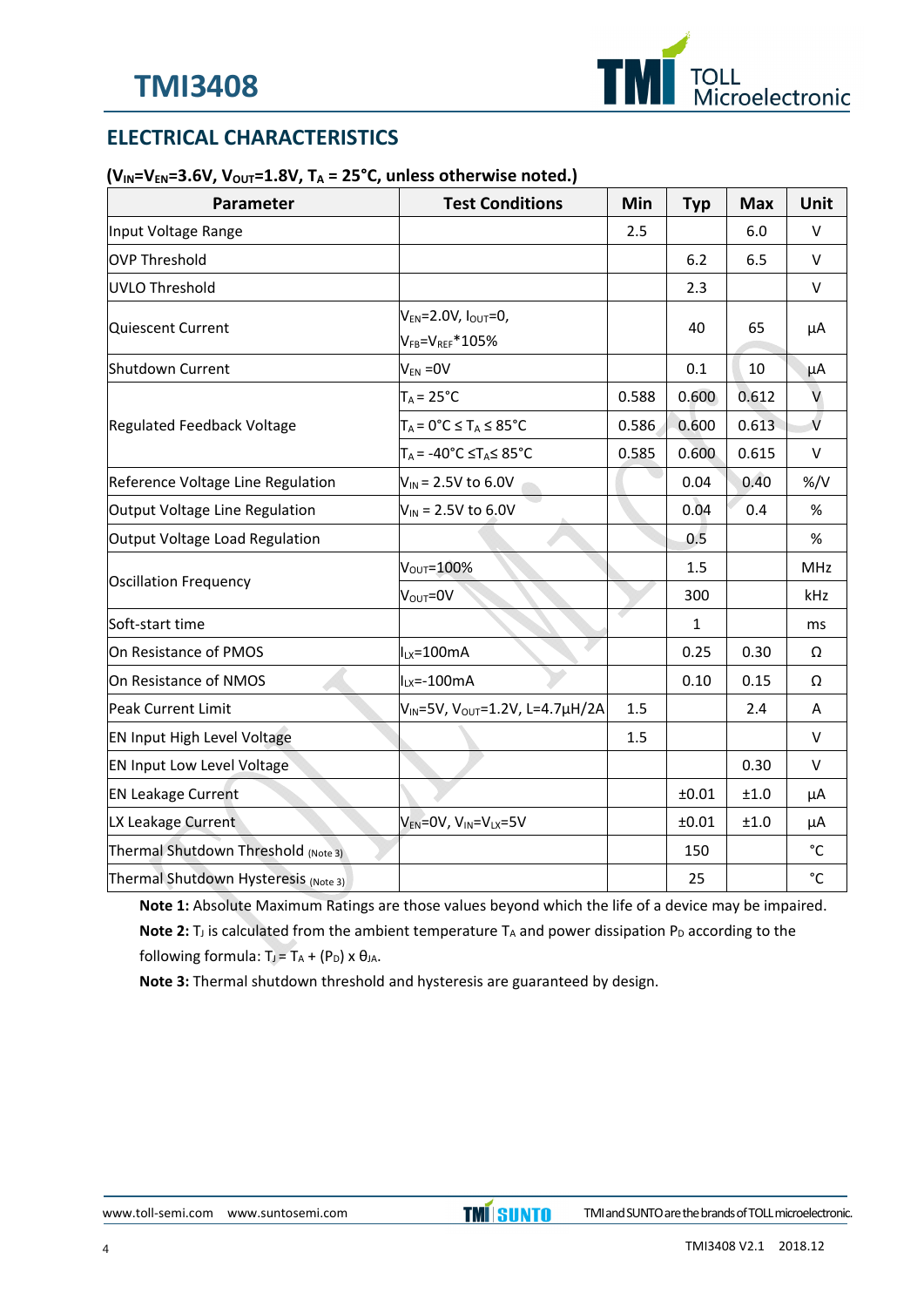

## **FUNCTION DESCRIPTION**

The TMI3408 is a high performance 1.2A 1.5MHz monolithic step‐down converter. The TMI3408 requires only three external power components (C<sub>in</sub>, C<sub>out</sub> and L). The adjustable version can be programmed with external feedback to any voltage, ranging from 0.6V to the input voltage.

At dropout, the converter duty cycle increases to 100% and the output voltage tracks the input voltage minus the Rdson drop of the high‐side MOSFET.

The internal error amplifier and compensation provides excellent transient response, load, and line regulation. Soft start function prevents input inrush current and output overshoot during start up.

### **FUNCTIONAL BLOCK DIAGRAM**



**Figure 2. TMI3408 Block Diagram**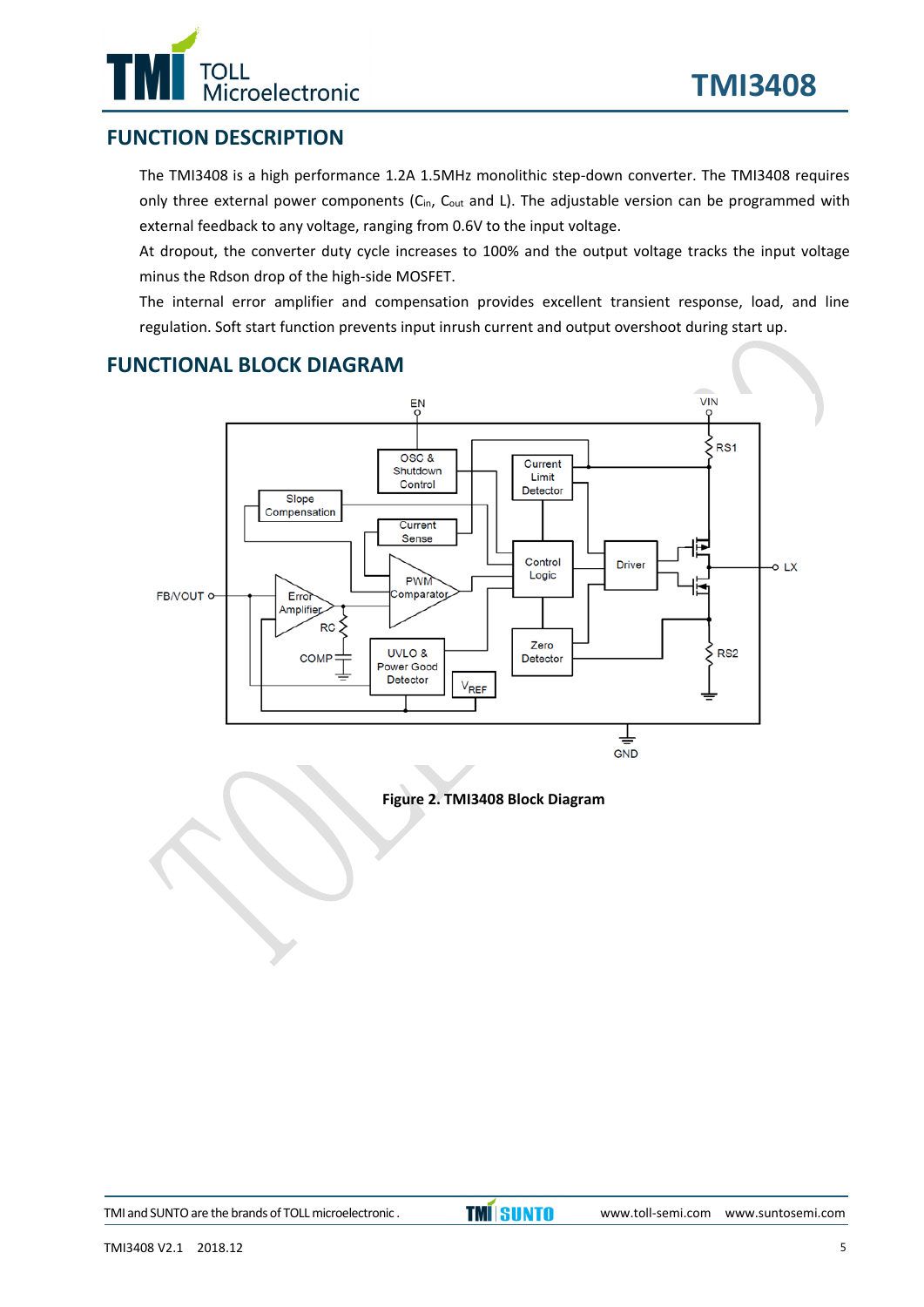



#### **FUNCTION TEST**

**Test condition: Vin=5V, Vout=1.8V;**

**1.Load Dynamic Response**





Vin=5V, Vout=1.8V Load transient(0.12A‐1.08A‐0.12A)

Vin=5V, Vout=1.8V Load transient(0.6A‐1.2A‐0.6A)



# **2.Input/output ripple, Iout=full load**

#### **3.Vout ripple and Switching waveform CH3:VOUT(AC);CH2:SW;CH4:Iout CH3:VOUT(AC);CH2:SW;CH4:Iout**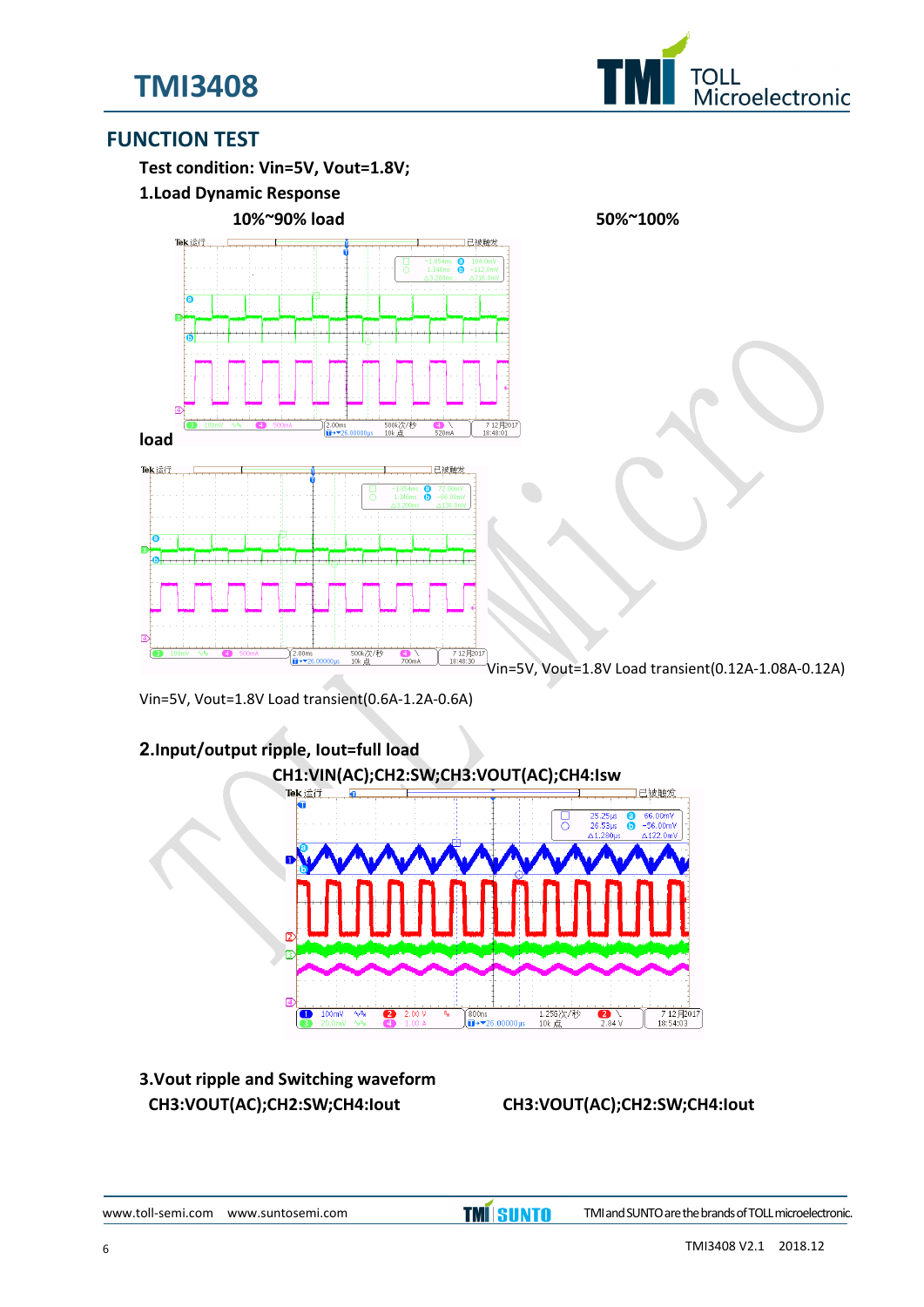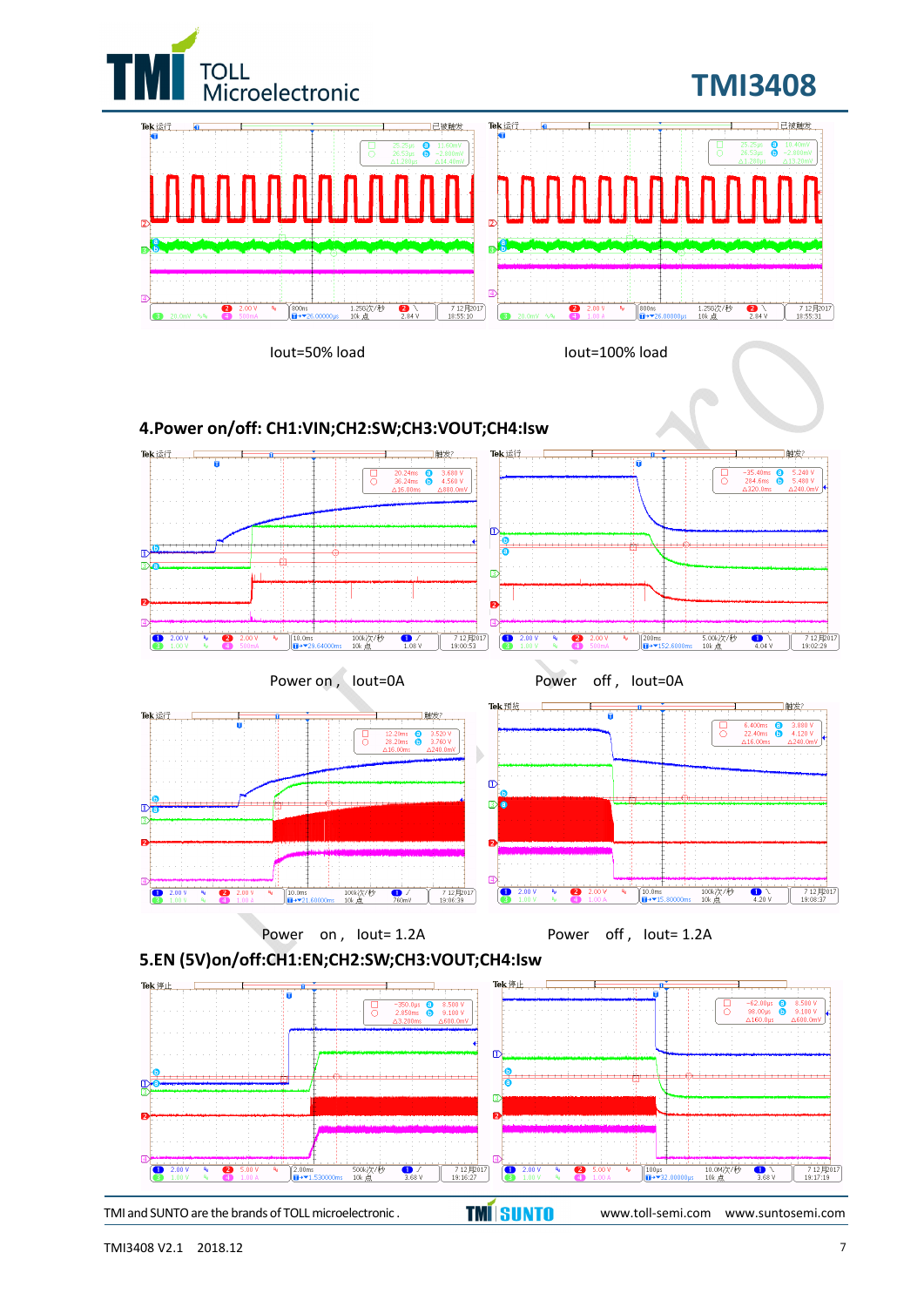



Iout= 0.2A to short

# **APPLICATION INFORMATION**

#### **Setting the Output Voltage**

Figure 1 shows the basic application circuit for the TMI3408. The TMI3408 can be externally programmed. Resistors R1 and R2 in Figure 1 program the output to regulate at a voltage higher than 0.6V. The external resistor sets the output voltage according to the following equation:

$$
V_{OUT} = 0.6 \times (1 + \frac{R_1}{R_2})
$$

$$
R_{1} = (V_{OUT} / 0.6 - 1) \times R_{2}
$$

#### **Inductor Selection**

For most designs, 2.2μH inductance can satisfy most application conditions. Inductance value is related to inductor ripple current value, input voltage, output voltage setting and switching frequency. The inductor value can be derived from the following equation:

$$
L = \frac{V_{OUT} \times (V_{IN} - V_{OUT})}{V_{IN} \times \Delta I_L \times f_{OSC}}
$$

Where  $\Delta I$ <sub>*I*</sub> is inductor ripple current. Large value inductors result in lower ripple current and small value inductors result in high ripple current, so inductor value has effect on output voltage ripple value. DC resistance of inductor which has impact on efficiency of DC/DC converter should be taken into account when selecting the inductor.

#### **Input Capacitor Selection**

The input capacitor reduces the surge current drawn from the input and switching noise from the device. The input capacitor impedance at the switching frequency should be less than input source impedance to prevent high frequency switching current passing to the input.

A low ESR input capacitor sized for maximum RMS current must be used. Ceramic capacitors with X5R or X7R dielectrics are highly recommended because of their low ESR and small temperature coefficients.

A 4.7µF ceramic capacitor for most applications is sufficient. A large value may be used for improved input voltage filtering.

*Aicroelectronic*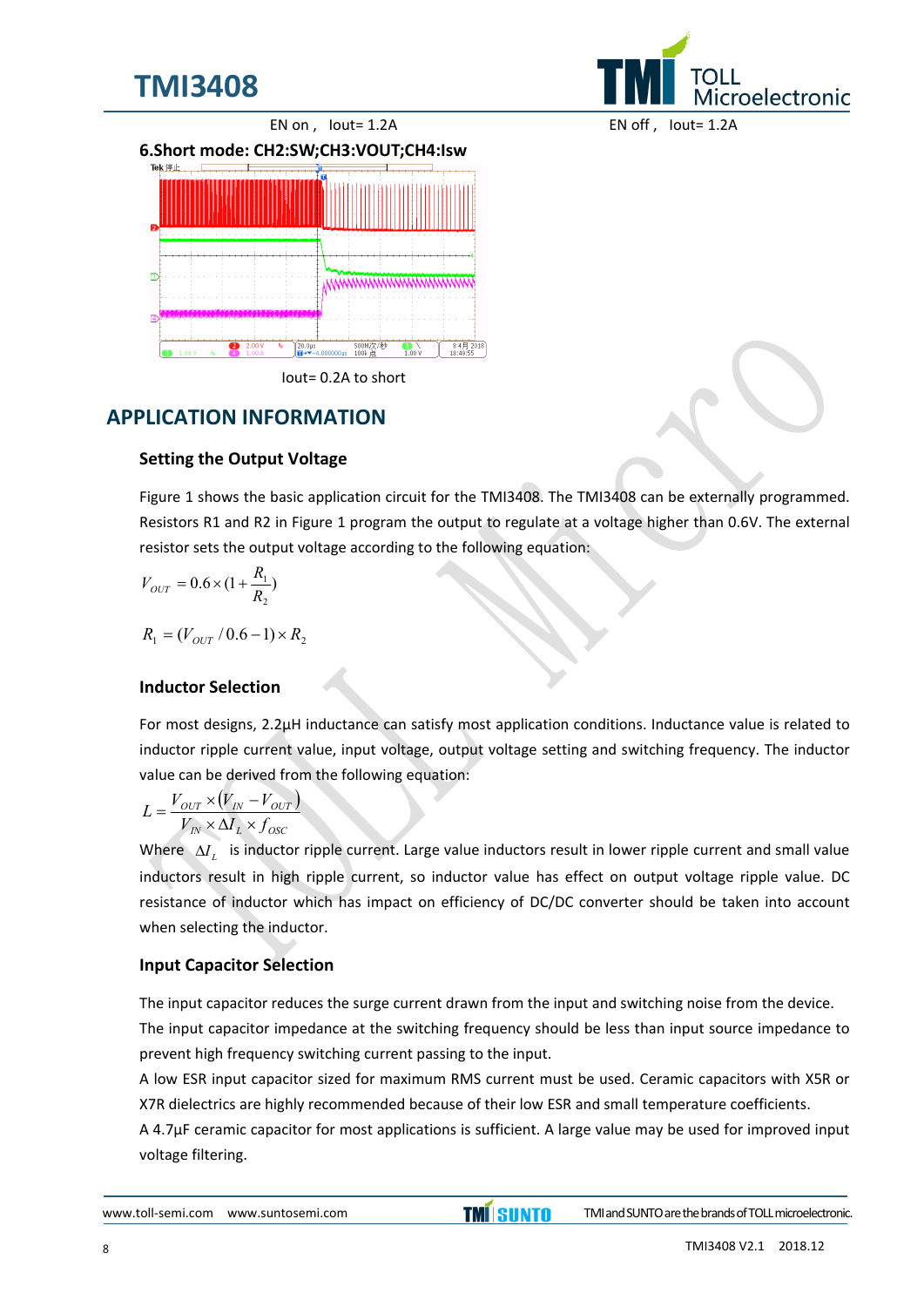

#### **Output Capacitor Selection**

The output capacitor is required to keep the output voltage ripple small and to ensure regulation loop stability. The output capacitor must have low impedance at the switching frequency. Ceramic capacitors with X5R or X7R dielectrics are recommended due to their low ESR and high ripple current ratings. The output ripple  $V_{\text{OUT}}$  is determined by:

$$
\Delta V_{OUT} \leq \frac{V_{OUT} \times (V_{IN} - V_{OUT})}{V_{IN} \times f_{osc} \times L} \times \left(ESR + \frac{1}{8 \times f_{osc} \times C3}\right)
$$

A 10µF ceramic can satisfy most applications.

TMI and SUNTO are the brands of TOLL microelectronic .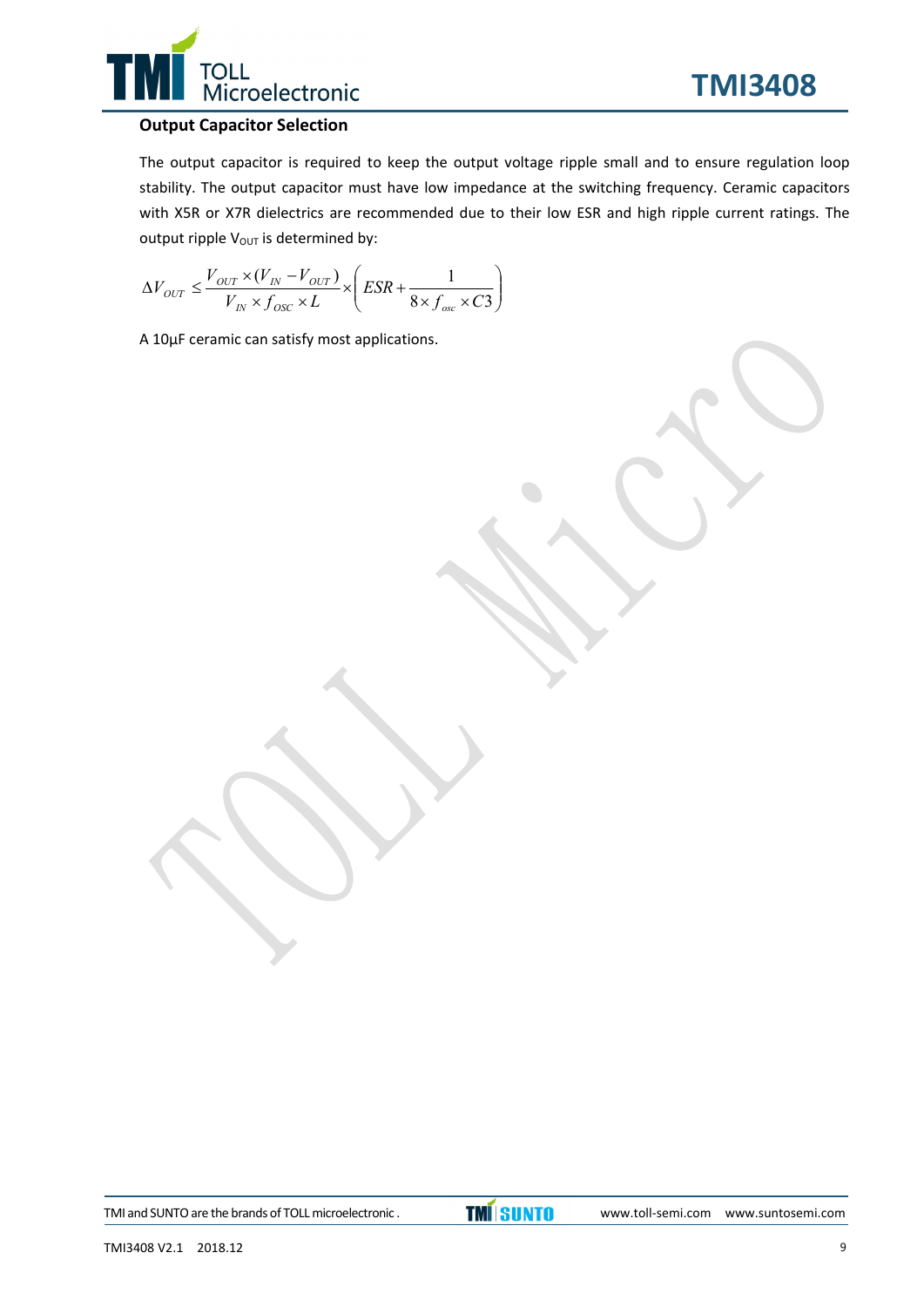# **TMI3408**



#### **Layout Consideration**

When laying out the printed circuit board, the following checking should be used to ensure proper operation of the TMI3408. Check the following in your layout:

1.The power traces, consisting of the GND trace, the LX trace and the VIN trace should be kept short, direct and wide.

2.Does the (+) plates of Cin connect to Vin as closely as possible. This capacitor provides the AC current to the internal power MOSFETs.

3.Keep the switching node, LX, away from the sensitive VOUT node.

4.Keep the (‐) plates of Cin and Cout as close as possible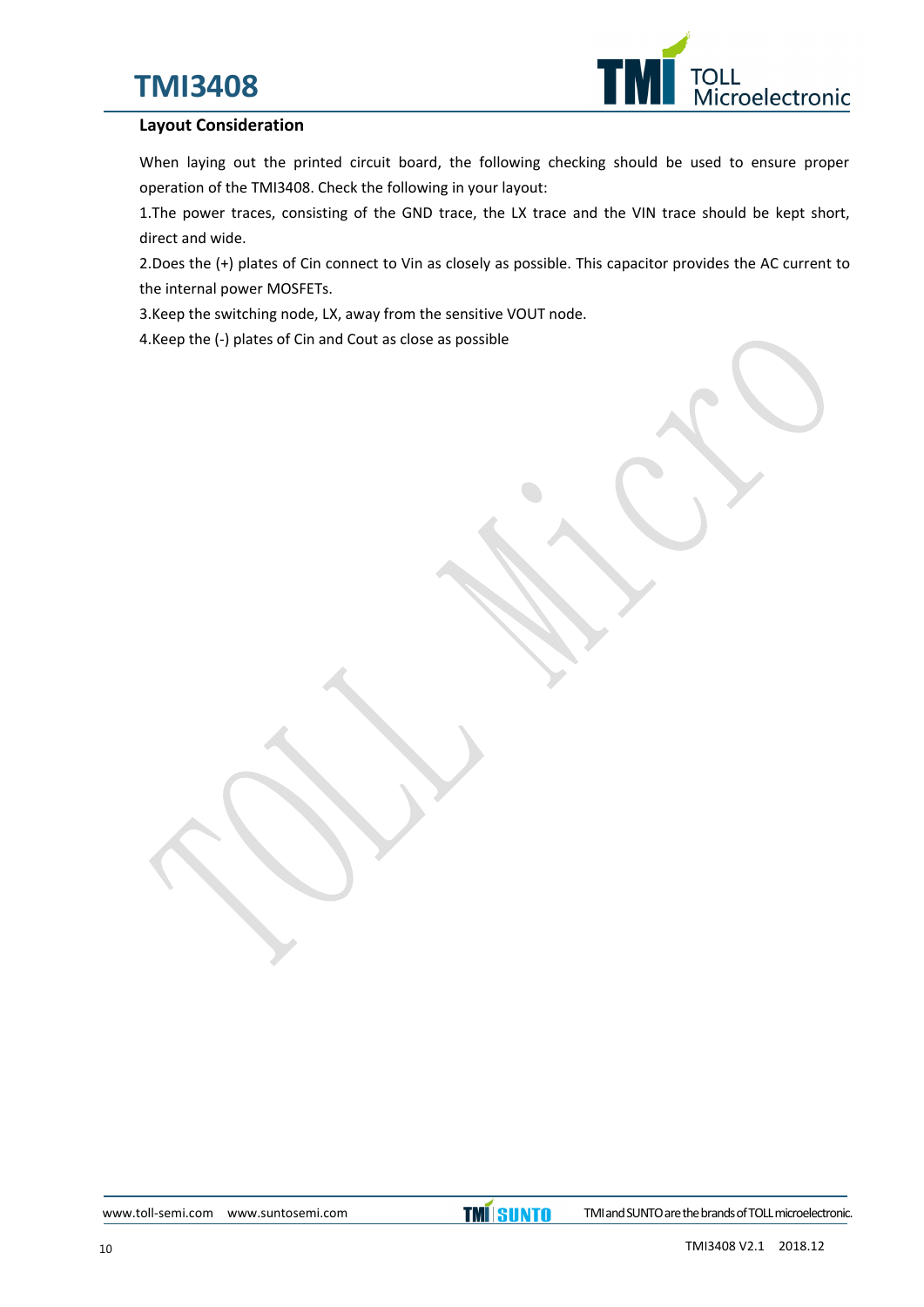



# **PACKAGE INFORMATION**

#### **SOT23‐5**



Unit: mm

|        | <b>Dimensions In Millimeters</b> |      |        | Dimensions In Millimeters |      |  |
|--------|----------------------------------|------|--------|---------------------------|------|--|
| Symbol | Min                              | Max  | Symbol | Min                       | Max  |  |
|        | 2.82                             | 3.02 | E1     | 0.85                      | 1.05 |  |
|        | 1.50                             | 1.70 | a      | 0.35                      | 0.50 |  |
|        | 0.90                             | 1.30 | c      | 0.10                      | 0.20 |  |
| L1     | 2.60                             | 3.00 | b      | 0.35                      | 0.55 |  |
|        | 1.80                             | 2.00 |        |                           | 0.15 |  |

#### **Note:**

1) All dimensions are in millimeters.

- 2) Package length does not include mold flash, protrusion or gate burr.
- 3) Package width does not include inter lead flash or protrusion.
- 4) Lead popularity (bottom of leads after forming) shall be 0.10 millimeters max.
- 5) Pin 1 is lower left pin when reading top mark from left to right.